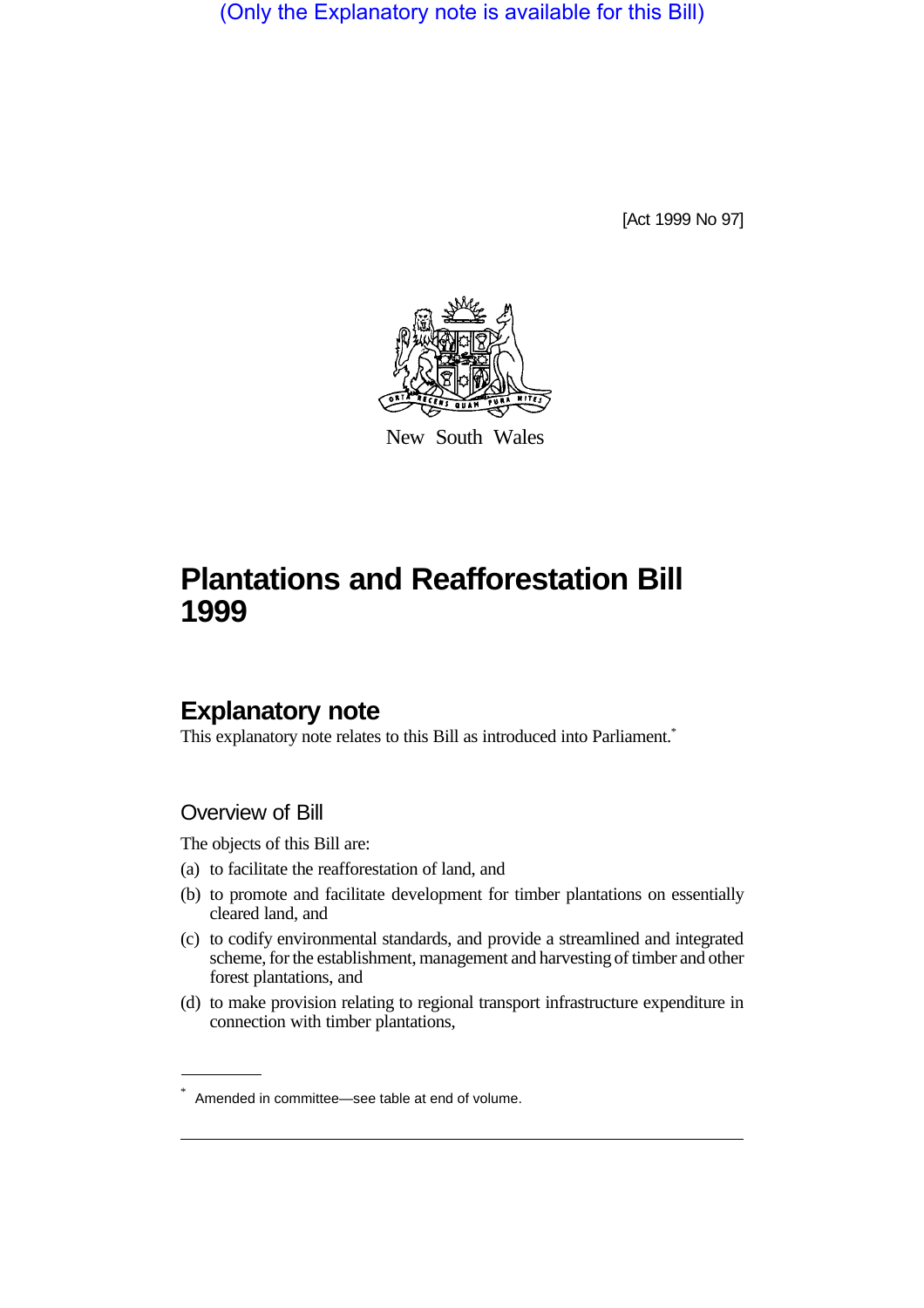Explanatory note

consistently with the principles of ecologically sustainable development.

The principal features of this Bill are as follows:

- (a) The Bill applies to all plantations except those established principally for the purpose of the production of food or any other farm produce other than timber. Accordingly, the Bill extends to plantations established for the purposes of timber production, reducing the salinity of land, biodiversity conservation or acquiring or trading in carbon sequestration rights.
- (b) The Bill applies to private plantation operations as well as plantation operations of the Forestry Commission in State forests and other areas.
- (c) The Bill does not apply to certain urban areas and environmentally sensitive areas.
- (d) Plantation operations (except those designated as exempt farm forestry) will be subject to an integrated system of authorisation by the Minister, with provision for that form of development to be excluded from the application of the *Environmental Planning and Assessment Act 1979* and other legislative provisions that are to be integrated into the system of authorisation. At present, only harvesting operations on timber plantations are subject to a separate regulatory system under the *Timber Plantations (Harvest Guarantee) Act 1995*.
- (e) The Bill exempts farm forestry from the requirement for authorisation under the Bill and from the application of the *Environmental Planning and Assessment Act 1979*. Plantation operations on a single farm that do not exceed 30 hectares will qualify for exemption so long as any clearing involved is exempt from the requirement for consent under the *Native Vegetation Conservation Act 1997*.
- (f) A Code is to be made by regulation for the purposes of the proposed integrated system of authorisation. The Code will codify environmental standards that would otherwise apply under the legislative provisions being replaced by the Bill. In particular, the Code is to prescribe standards for complying plantations that can be authorised without further assessment.
- (g) The Bill preserves existing requirements for the preparation and consideration of a species impact statement for authorisation of a plantation (particularly in connection with any clearing required to establish the plantation).
- (h) The Bill repeals the *Timber Plantations (Harvest Guarantee) Act 1995* and incorporates the timber harvesting guarantee provisions of that Act (in particular, the exclusion of legislative provisions that might prevent or interfere with the ultimate harvesting of timber and the payment of compensation for action taken to protect any special or unique wildlife values that might be found in a timber plantation after it is established).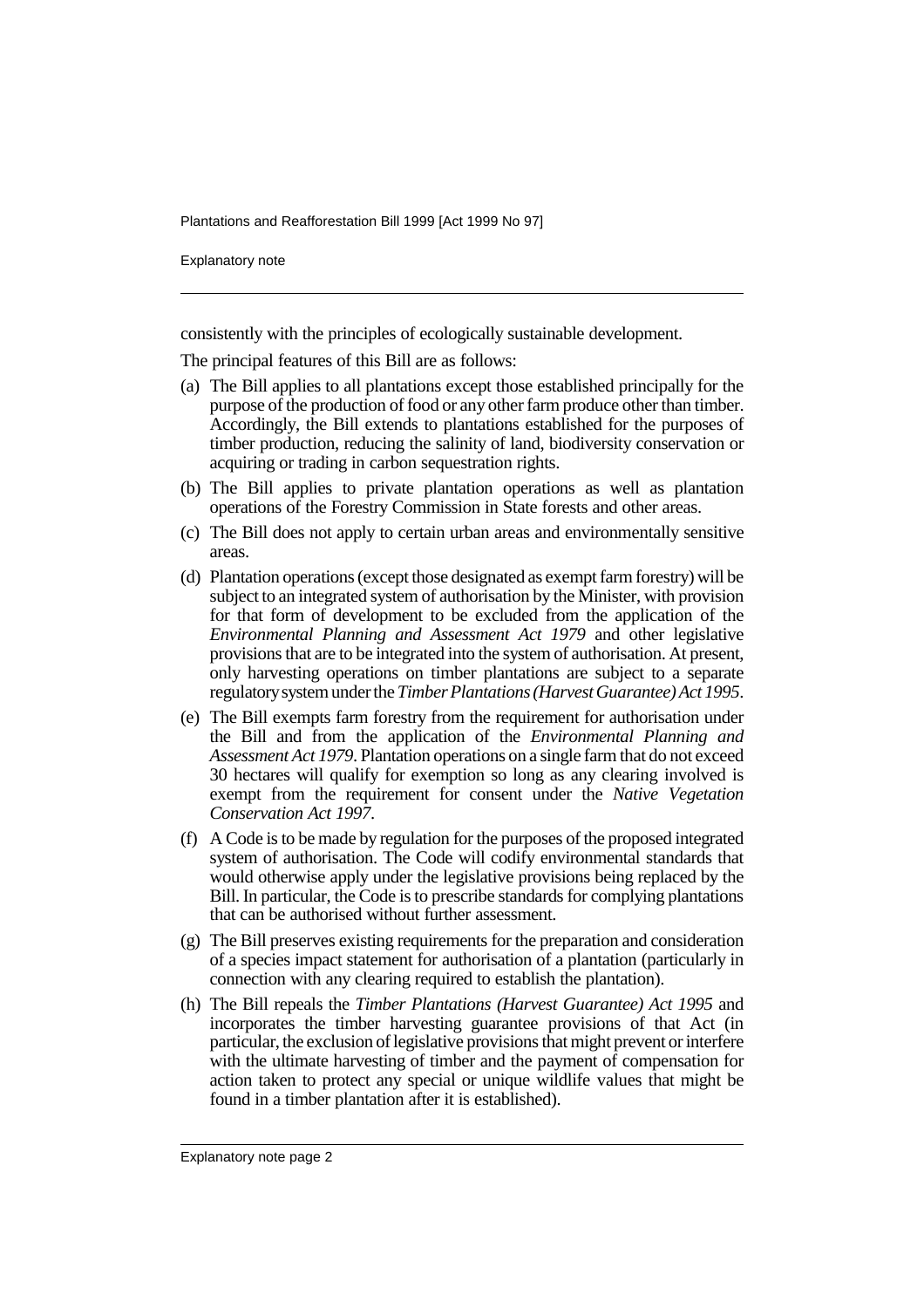Explanatory note

(i) The Bill provides, in connection with regional transport infrastructure expenditure for timber plantations, a system of contributions to be levied on the owners of timber plantations at the time the plantations are authorised and for payment to be delayed until the expenditure is required in connection with harvesting operations. Regional committees (that include local government representatives) are to be established to prepare contribution plans for that purpose and exercise related functions. Contributions are to paid to the relevant local authorities in the region.

#### Outline of provisions

## **Part 1 Preliminary**

**Clause 1** sets out the name (also called the short title) of the proposed Act.

**Clause 2** provides for the commencement of the proposed Act on a day or days to be appointed by proclamation.

**Clause 3** sets out the objects of the proposed Act.

**Clause 4** defines expressions used in the proposed Act. In particular, the clause defines *plantation operations* to include the clearing of land for planting and other establishment operations for a proposed plantation, maintenance or other management operations (which may include a limited amount of harvesting permitted by the proposed Code) and timber harvesting operations.

**Clause 5** defines *plantation* for the purposes of the proposed Act.

**Clause 6** defines *exempt farm forestry* for the purposes of the proposed Act.

**Clause 7** excludes certain urban areas (described in Schedule 1) and certain environmentally sensitive areas (described in that clause and in Schedule 1) from the operation of the proposed Act.

# **Part 2 Authorisation of plantations**

This Part (**clauses 8**–**24**) deals with the integrated system for the authorisation of plantations.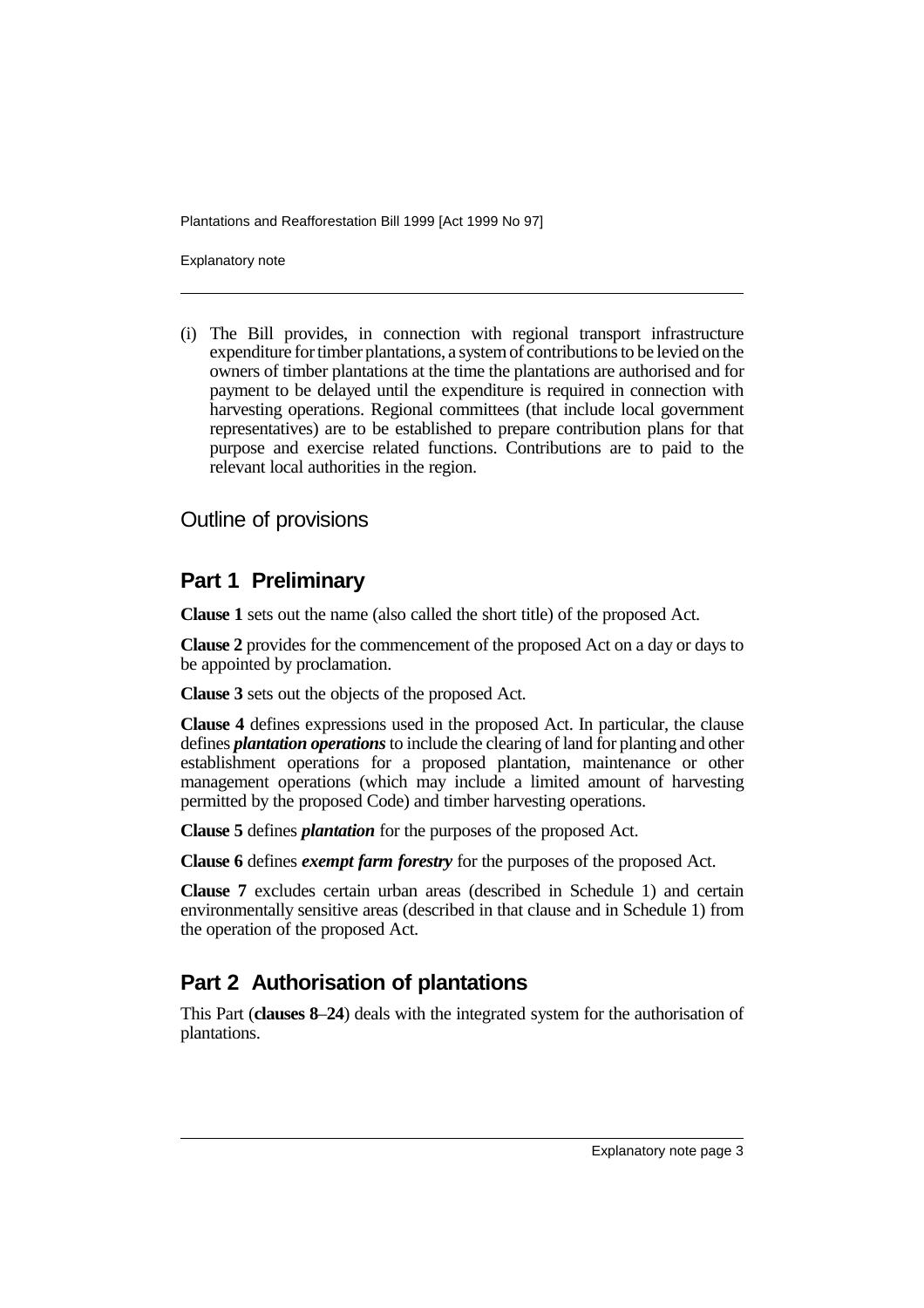Explanatory note

The Part provides that plantations are required to be authorised. Exempt farm forestry, plantation operations on existing plantations and ancillary plantation operations are not required to be authorised unless the owner chooses to seek authorisation. Plantations may be authorised as timber plantations (on which harvesting is permitted) or as non-timber plantations.

The Minister is the authority authorised to grant authorisations of plantations or proposed plantations. The Code will provide environmental and other standards applicable for expedited authorisation of complying plantations, so long as a species impact statement is not required to be prepared in connection with an application for authorisation.

The Part includes related and ancillary provisions, such as conditions of authorisation, cancellation of authorisation and appeals to the Land and Environment Court.

#### **Part 3 Plantations and Reafforestation Code**

Part 3 (**clauses 25**–**31**) provides for the making, by regulation, of a Code for the purposes of the proposed Act. The Code is to contain provisions that codify environmental standards that would otherwise apply under the legislative provisions being replaced by the proposed Act. In particular, the Code is to prescribe standards for complying plantations that can be authorised without further assessment. Clause 27 sets out the matters to be covered by the Code.

## **Part 4 Protection of unique or special wildlife values of authorised plantations**

Part 4 (**clauses 32**–**38**) transfers to the proposed Act provisions contained in the Code made under the *Timber Plantations (Harvest Guarantee) Act 1995* to protect any special or unique wildlife values of land that is part of an authorised plantation. In the event of a likely adverse impact on such values by plantation operations, the Minister is required to arrange for an evaluation and report. Plantation operations may be delayed, restricted or precluded altogether by the Minister in order to protect any such wildlife values. However, the owner of a timber plantation is entitled to compensation for any direct financial loss suffered by the owner as a result of any such action of the Minister.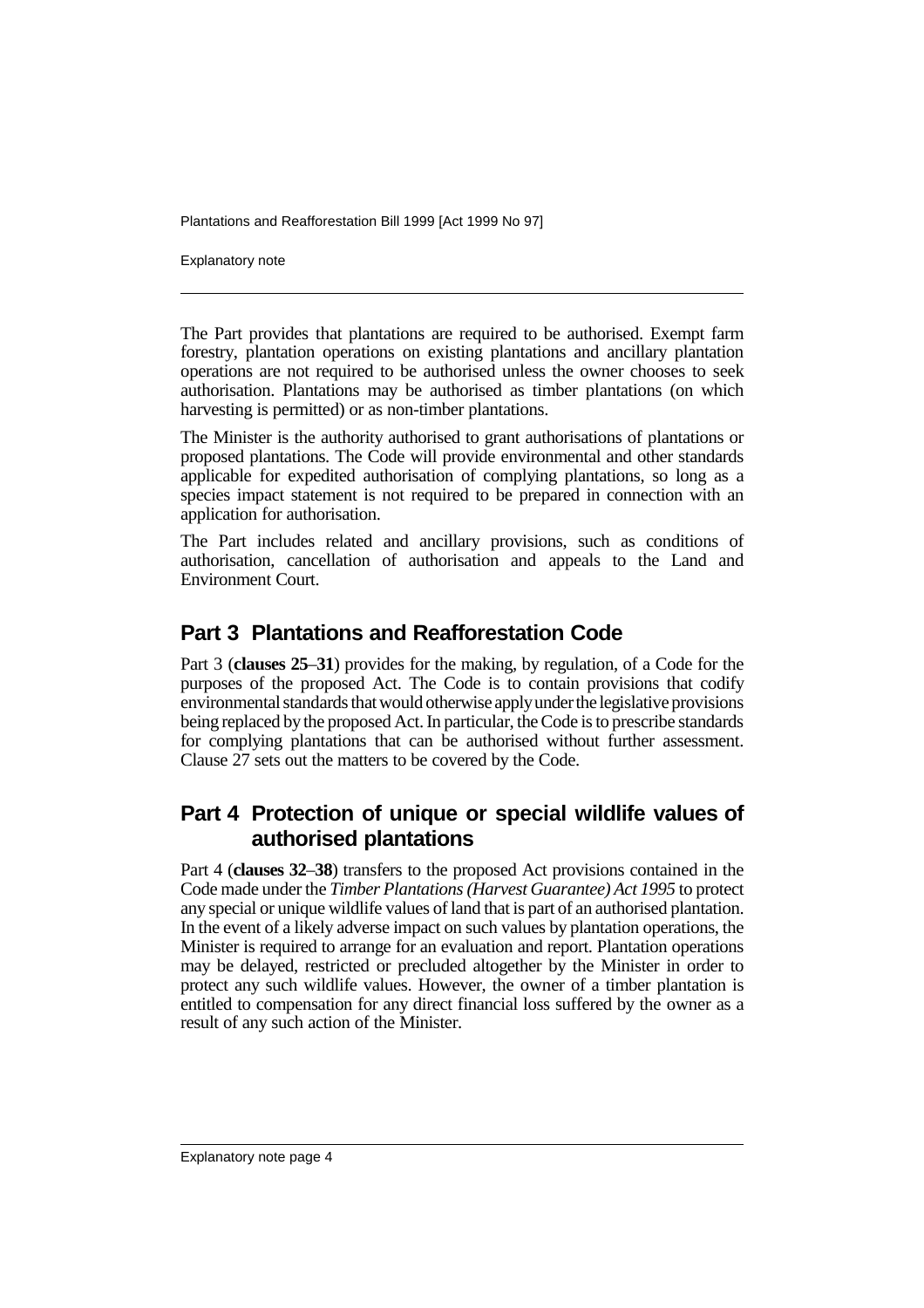Explanatory note

## **Part 5 Financial contribution for transport infrastructure expenditure for timber plantations**

Part 5 (**clauses 39**–**46**) makes provision on a regional basis for contributions by the owners of authorised timber plantations to meet the costs of regional transport infrastructure expenditure associated with timber plantation operations. The obligation to make the contribution will be imposed at the time a plantation is authorised but payment will be delayed until the expenditure is required in connection with harvesting operations. Regional committees (that include local government representatives) are to be established to prepare contribution plans for that purpose and exercise related functions. Contributions are to be paid to the relevant local authorities in the region.

# **Part 6 Application of other legislation**

Part 6 (**clauses 47**–**56**) deals with the application of other legislation in connection with plantation operations. The Part excludes the application of the *Environmental Planning and Assessment Act 1979* in respect of authorised plantations and exempt farm forestry. In addition, the Part ensures that other relevant legislation that is to be integrated into the authorisation system cannot prevent or interfere with plantation operations on authorised plantations (eg threatened species conservation legislation, heritage legislation and soil conservation legislation).

The requirement for certain authorities that may only be applicable in the case of some plantations are not excluded (eg licences under the *Water Act 1912*, environment protection licences under the *Protection of the Environment Operations Act 1997*, excavation permits under section 141 of the *Heritage Act 1977* and authorities in connection with Aboriginal relics or places under the *National Parks and Wildlife Act 1974*).

#### **Part 7 Enforcement**

Part 7 (**clauses 57**–**64**) contains enforcement provisions with respect to the requirements of the proposed Act, the conditions of authorisations of plantations and the requirements of the Code. In particular, the Minister may bring civil enforcement proceedings in the Land and Environment Court, issue stop work orders and issue directions for remedial work. Provision is made under the Part for the appointment of officers to investigate compliance and to issue penalty notices for alleged offences, and for the bringing of criminal proceedings.